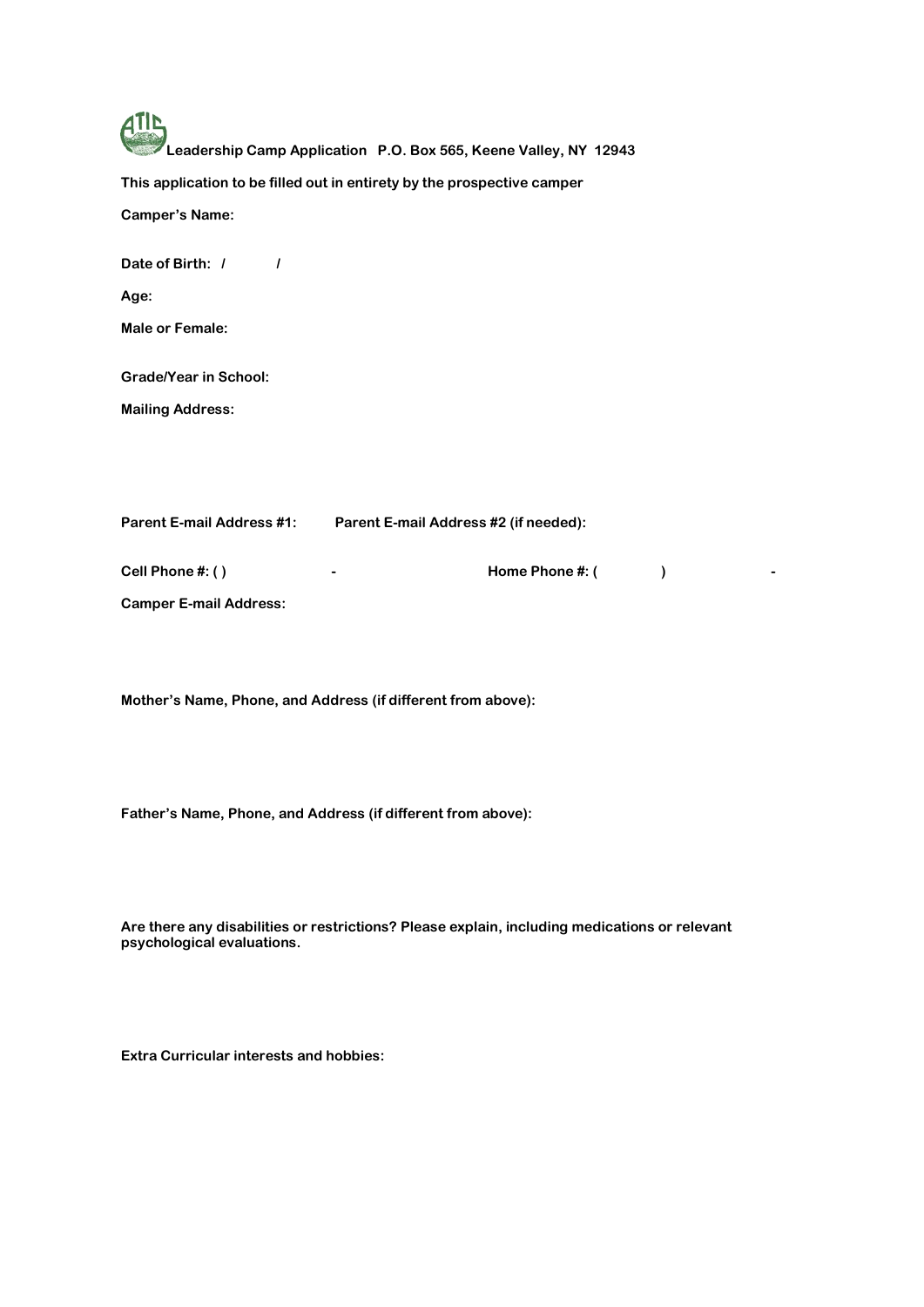**From whom did you hear about Leadership Camp? Please list two references (including name, address, and phone number(s)) 1.** 

**2.** 

**Signature of financially responsible adult:** 

**DATES FOR 2021: Tuesday, June 21 -Friday, July 1 2022 2022 TUITION: \$900 Application**

**\_\_\_\_\_\_\_\_\_\_\_\_\_\_\_\_\_\_\_\_\_\_\_\_\_\_\_\_\_\_\_\_\_\_\_\_\_\_\_\_\_\_\_\_\_\_\_\_\_\_\_\_\_\_\_\_\_\_\_\_\_\_\_\_\_\_\_\_\_** 

**Keene Valley, NY 12943**

**The following questions should be answered using at least 4-5 full sentences. Please be thoughtful as you write your answers to these questions.**

**Please share your relevant hiking, canoeing, and backcountry experiences. What skills do you possess that would make you a strong candidate for Leadership Camp? Please discuss both wilderness skills and leadership skills.**

**Why do you want to attend High Peaks Leadership Camp?**